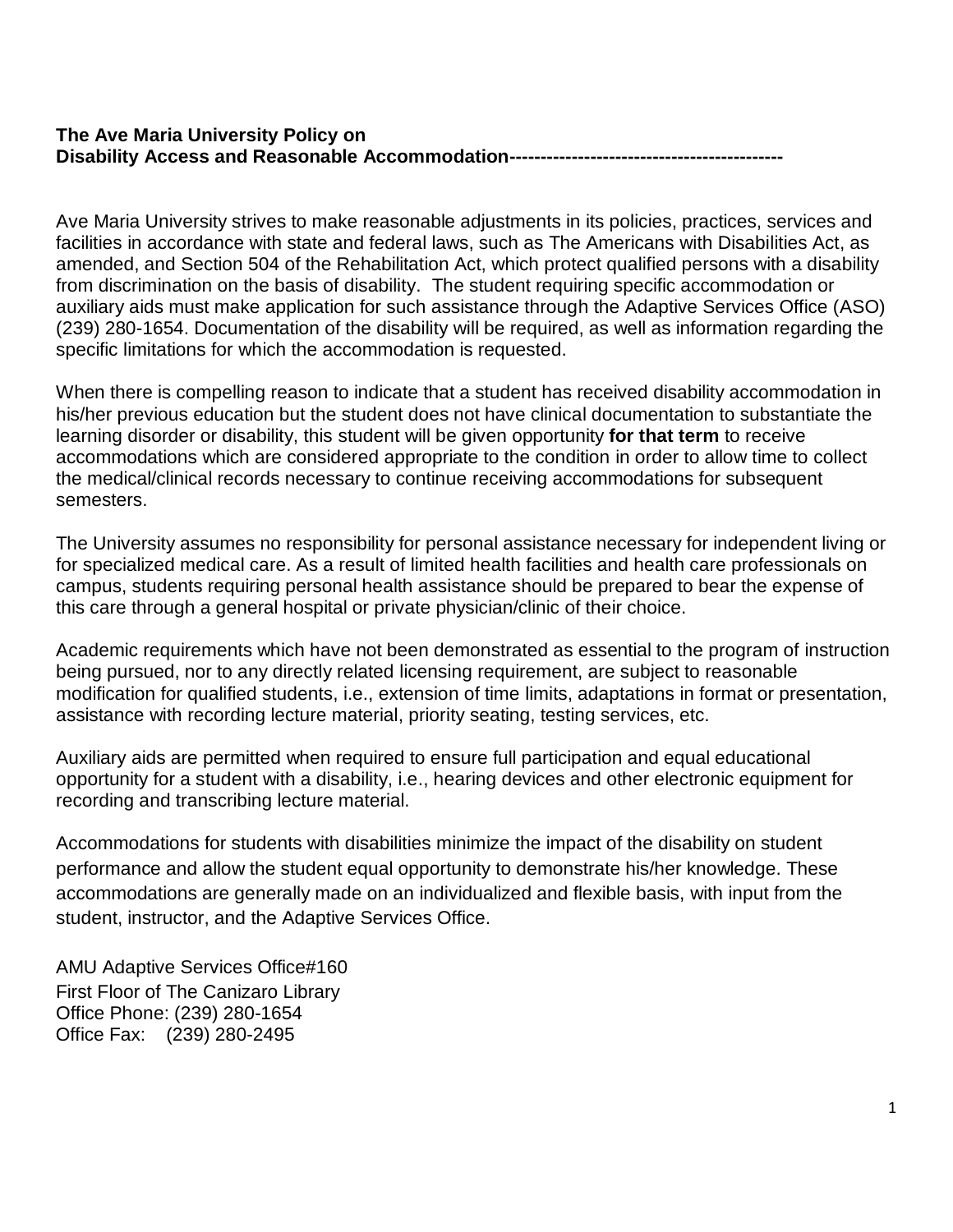### **Ave Maria University Adaptive Services Office Division of Student Support**

### **Documentation of Your Disability**

Documentation serves to establish that a student has or has been considered to have a disability, describes the functional impact of the disability, and identifies accommodations such as auxiliary aids and other appropriate support services. The appropriate documentation verifies your disability and qualifies you for services. Compensatory services to address your disability are determined by the specific nature and severity of your disability. Documentation should include:

- 1. The specific disability diagnosed.
- 2. The current impact of the disability as it relates to your accommodation request.
- 3. The types of accommodations which will assist you in ameliorating the impact of the disability.

Recommendations from professionals with a history of working with the student provide valuable information for the review process. When recommendations go beyond the services and benefits that can be provided by the University, they may be used to suggest potential referrals to area service providers outside the University. Recent learning assessments and educational accommodation records are beneficial to document the existence and exact nature of a disability or disorder and to support requests for testing services and classroom and assignment accommodations.

You may be able to obtain an assessment or disability evaluation by requesting such information from your physician, or other medical personnel, psychologist, audiologist, Vocational Rehabilitation Services, private practitioners or other agencies serving people with disabilities in your area. Professionals qualified to conduct a comprehensive learning assessment can be found in a student's local public school district, at universities with a doctoral program in Psychology, or in the private sector.

### **Substantiation of the Learning Disability**

Documentation should validate the need for services based on the individual's current level of functioning in the educational setting and can be substantiated by reports such as an Individual Education-504 Plan (IEP) identifying accommodations provided in the educational setting and medical/clinical records verifying a specific learning disorder or disability. A comprehensive learning assessment battery will include a diagnostic interview, assessment of aptitude and academic achievement, and a diagnosis. Information about the license or certification of the professional conducting the assessment should be identified. If you have questions about the documentation process, please call the Adaptive Services Office at (239)280-1654, which is located in Office #160 on the first floor of the Canizaro Library.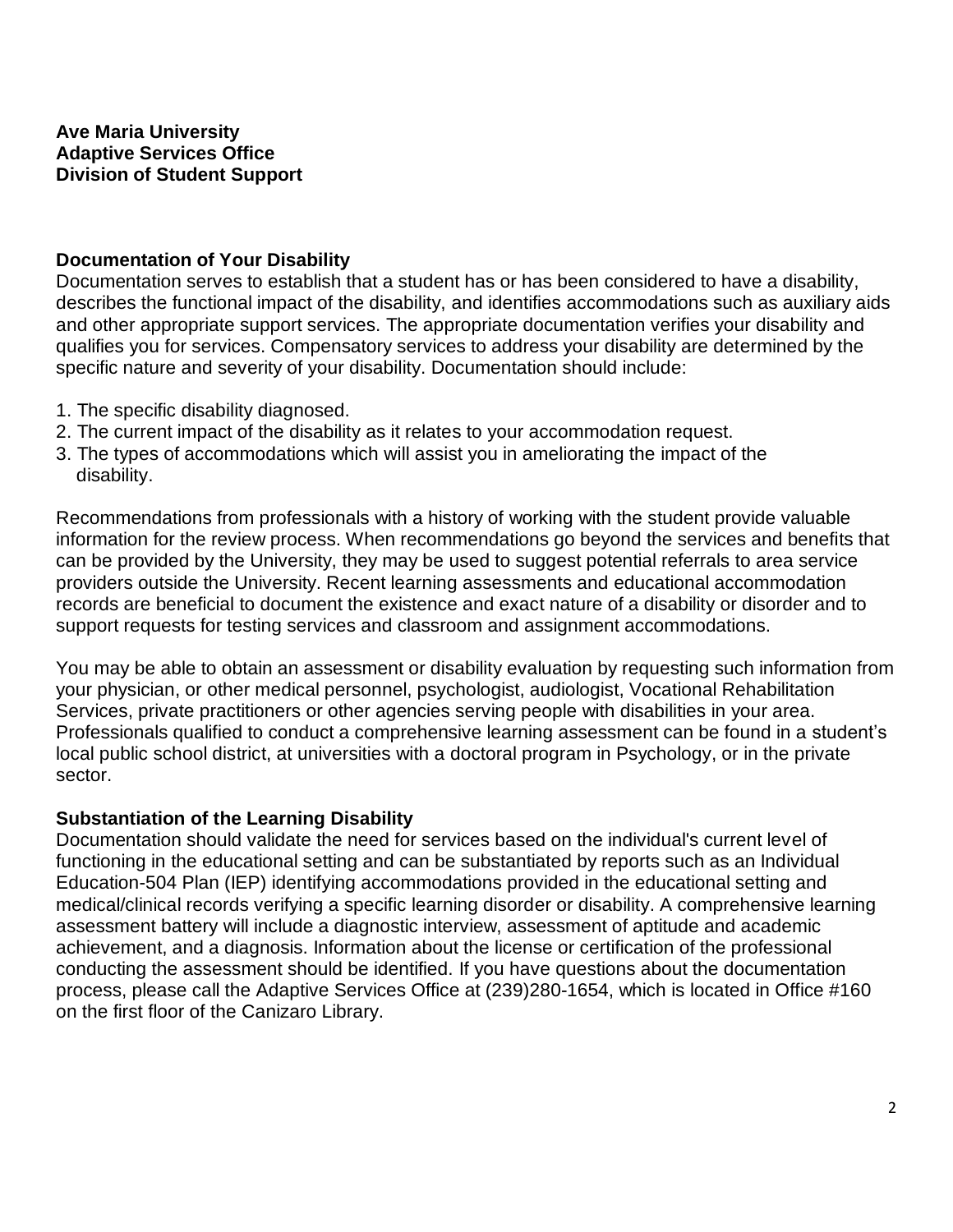

 **FORMAL REQUEST FOR ACCOMMODATIONS** 

I hereby designate the Adaptive Services Office to be the holder of record for documentation of my disability. I request that the indicated accommodations, provided they are deemed reasonable in the context of the academic and student service environment and appropriate to my disability under the Americans with Disabilities Act, are available to me by applicable entities at Ave Maria University. I realize that this application for accommodations as an individual with a disability will be part of my record in this office.

|                                                |  | Date: _________________Date of Birth: __________________SS Number: _________________________________ |
|------------------------------------------------|--|------------------------------------------------------------------------------------------------------|
|                                                |  |                                                                                                      |
|                                                |  |                                                                                                      |
|                                                |  |                                                                                                      |
|                                                |  | Phone# (H): ______________________ (cell): ____________________ (other) ___________________________  |
|                                                |  |                                                                                                      |
| Type of Disability:                            |  |                                                                                                      |
| <b>Current Disability-related medications:</b> |  |                                                                                                      |
| <b>Accommodations and Services Preferred:</b>  |  |                                                                                                      |
|                                                |  |                                                                                                      |
|                                                |  |                                                                                                      |
|                                                |  | ,一个人的人都是一个人的人,我们就是一个人的人,我们就是一个人的人,我们就是一个人的人,我们就是一个人的人,我们就是一个人的人,我们就是一个人的人,我们就是一个人                    |

\_\_\_\_\_\_\_\_\_\_\_\_\_\_\_\_\_\_\_\_\_\_\_\_\_\_\_\_\_\_\_\_\_\_\_\_\_\_\_\_\_\_\_\_\_\_\_\_\_\_\_\_\_\_\_\_\_\_\_\_\_\_\_\_\_\_\_\_\_\_\_\_\_\_\_\_\_\_